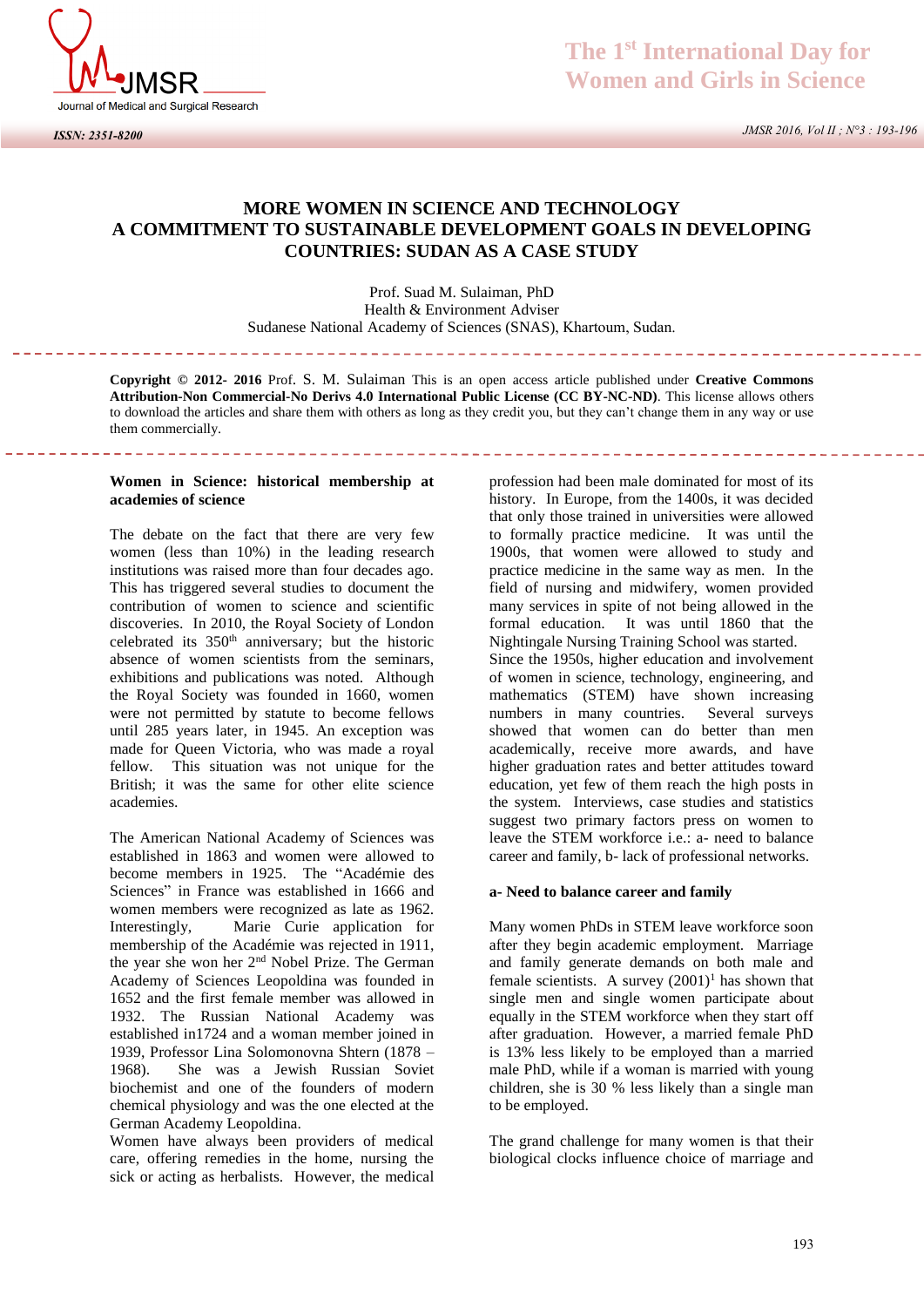

children or maintaining a demanding career which is very competitive.

*A survey of 450 female scientists and engineers employed at research universities in USA showed that > 70% cited that the most significant challenge facing their professional advancement is the need to balance career and family demands.* 

#### **b- Lack of professional networks:**

 Several studies indicated that younger women in science lack professional advice to assist them through their career. Many institutions do not provide mentoring related to women as a special working group.

 A study at the School of Science, Massachusetts Institute of Technology (MIT/USA, 1999) showed that young science women staff believe that men and women were treated equally in terms of resources, salary, and other material benefits. They were supported by their departments in their scientific endeavors, and feel included in departmental activities and in intellectual networking needed to succeed in science. After tenure, many senior women employees felt marginalized; there were differences in salary, in amount of nine–month salary paid from grants, in access to space and resources, and inclusion in positions of power and administrative responsibility within departments or within the broader MIT community. These differences resulted in women having less or being excluded from important professional opportunities. As a result of the study, the administration improved the status and equitable treatment of senior women faculty, promoted integration and prevented isolation of junior women staff so as to increase the number of women. The family-work conflict was addressed, relying on advice from appropriate women, in order to make MIT more attractive to junior women staff and to encourage more women students and postdocs to continue in academic science <sup>3</sup> .

### **What is the situation of women scientists in developing countries' science institutions?**

Accurate data on the participation of women and their contribution to the workforce of science in many developing countries are mostly deficient or inaccurate.

In Africa and other developing countries United Nations Millennium Development Goals (UN/ MDGs) and beyond 2015 data show that:

For Goal 3: "Promote gender equality and empower women".

Eliminate gender disparity in primary and secondary education by 2005 and in all levels of education by 2015:

- There is progress in reducing gender gaps in primary school attendance.
- Girls still have barriers to schooling (N. Africa, S.S. Africa and W. Asia)
- Access to secondary and university-level education is unequal in different countries.

However other barriers have been noted e.g.

- Cultural: males are given priorities in education and jobs as they are always seen as the family financial supporters.
- Social: women's role as the family caretakers for housework, cooking, child care, nursing of the sick etc… is still the precedence over their professional jobs.
- Violence against women is increasing in many areas especially where wars and conflicts occur.
- There are larger numbers of single females as head of family and supporters.
- Political instability and low economy in many countries have greatly affected women employment and their jobs.

#### **Situation in Sudan: Higher education**

The 'Gordon Memorial College' (GMC) was established in 1902 as a primary school for boys. The "Kitchner School of Medicine" (KSM) was founded 1924. GMC and KSM were merged in 1951 into the University College of Khartoum which was named as University of Khartoum in 1956, after independence of the country. Khalda Zahir (1925 - 2015) was the first Sudanese woman doctor who graduated in 1952 from Kitchener Medical School. She later specialized as a pediatrician and became a leader of the women movement to participate in politics and empowerment. Gradually, the numbers of female students increased until they are exceeding 55% of the intake, while some faculties have much more. Female education: The Ahfad University for Women, a private institution established in 1966, originated in a school for girls created in 1907 by Sheikh Babiker Badri. Over time it developed into a

unique leading private institution which has clearly impacted women education, training and participation in several fields.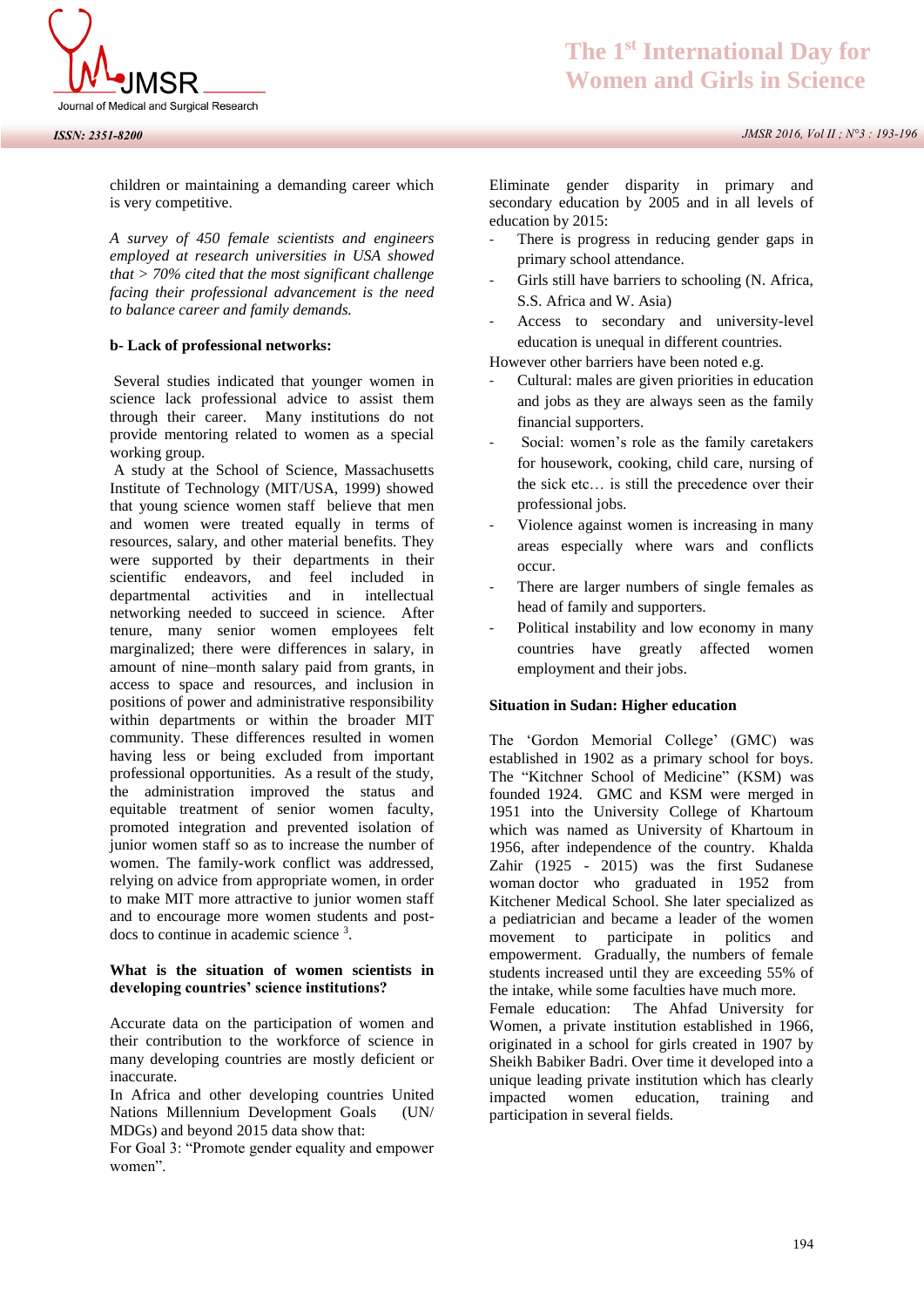

*J MSR 2016, Vol II ; N°3 : 193-196*

#### **Higher Education Revolution (1990):**

The higher education revolution took place one year after the regime took power in 1989 was projected for expanding the higher education in Sudan to meet the needs of the country's economic development. It was designed to Arabicize, Islamize, and expanded Sudanese higher education extensively where new universities, colleges and institutes were established in many states. However, the majority of the new institutions were centered in the capital city of Khartoum. Instead of opting for gradual implementation, the Arabicization of curriculum was a political decision executed in a hasty manner and Arabic became the official language of instruction in all social, human, and some natural sciences in the academic year 1990- 1991. The process was introduced without adequate teaching materials available in Arabic, and many of the teaching staff was deficient and untrained for teaching in Arabic<sup>2</sup>.

The education revolution also encouraged growth in privately owned academic institutions, mainly also in the capital city of Khartoum and gradually extending to other states. Unfortunately, most of the newly established institutions lacked adequately trained teaching staff, facilities and carefully constructed programs of study. This has resulted in a deterioration of the academic system and most of the new institutions are not internationally accredited. Moreover, due to the high costs imposed on the public high education system, students' have to pay tuition fees and cover their accommodation expenses. This has led to negative social costs on students and their families. In order to contain these effects, the government established a Student Welfare Fund to administer the housing of public university students, which also had extensive financial constraints. All of these changes affected the educational potential of the students and their staff. The private institutions similarly had to elevate their fees. Furthermore, the large number of graduates was not accommodated in the labor force and rate of unemployment increased or they had to take minor jobs not related to their university training. Migration of large numbers of trained academicians, skilled professionals and fresh graduates increased extensively to the nearby Gulf countries and Saudi Arabia for better payment. Many of those who are keen on post-graduate training also had to seek it outside the country.

At present, there are more than 46 universities dispersed all over the country, of which:

- 27 public and 19 private with about 30 in Khartoum
- 44 medical schools, 23 public and 21 private,
- 32 schools of agriculture, environment and veterinary sciences in different states mainly public institutions.
- 7 schools of pharmacy and 18 colleges of nursing.

For engineering education there are:

- 14 government institutions and 10 private
- 19 public technical colleges in different states with only one in Khartoum.

Other colleges for computer sciences, social sciences and Islamic studies are also available.

Enrolment of girls frequently exceeds that of boys, and sometimes reaches up to 70% of the total intake. There are currently large numbers of female graduates unemployed and ready to try new jobs to earn a living. Many females register in post-graduate training mostly privately sponsored.

Participation of women in labor force is much below that of men i.e. 25.5% vs. 60.2% (Labour Force Survey 2011, Min. of Human Resource Development & Labour, 2013). An interpretation (SSOM Nour, 2014) indicates that unemployment is due to endogenous and exogenous causes. Analysis of the high incidence of unemployment among youth population have clearly designated that there is high disparity between educational qualifications (supply) and labour market requirements (demand). It is suggested that actions should be in wide-ranging areas of structural reforms to improve the business environment, encourage private sector investment, stimulate productivity growth, and enhance efficiency.

- Emigration of academics and skilled professionals due to paucity of chances and external funding support increased extensively in the past few years. The rate of emigration among females is low, but is lately increasing. This has lead to serious effects on the services e.g.
- Disruption in work force renewal,
- Lack of training and retention of workers
- Reduced transfer of staff to rural areas
- Inadequate creation of jobs
- Limited expansion of services
- Recruitment of new workers (non-Sudanese)
- Lack of jobs in public and private sector, together with the challenges of unskilled workers